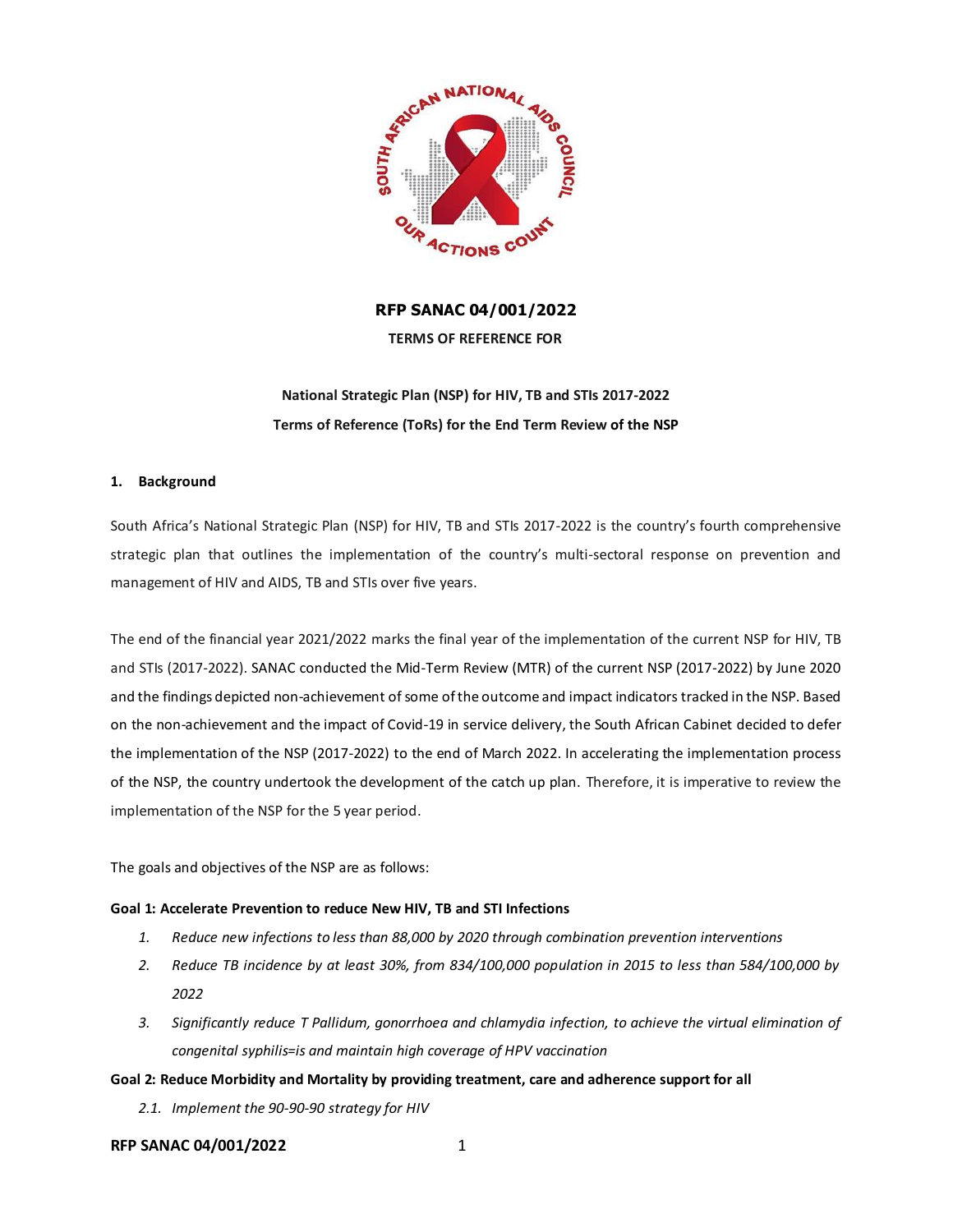#### *2.2. Implement the 90-90-90 strategy for TB*

**Goal 3: Reach all key and vulnerable populations with customised and targeted interventions.**

**Goal 4: Address the social and structural drivers of HIV, TB and STIs and link these efforts to the National Development Plan (NDP).**

- *4.1. Implement social and behaviour change programmes to address key drivers of the epidemic and build social cohesion*
- *4.2. Increase access to and provision of services for all survivors of sexual and gender-based violence in the 27 priority districts*
- *4.3. Scale up access to social protection for people at risk of and those living with HIV and TB in priority districts.*
- *4.4. Implement and scale up a package of harm reduction interventions for alcohol and substance use in all districts*
- *4.5. Implement economic strengthening programmes with a focus on youth in priority focus districts*
- *4.6. Address the physical building structural impediments for optimal prevention and treatment of HIV, TB and STIs*

#### **Goal 5: Ground the response to HIV, TB and STIs in human rights principles and approaches**

*5.1 Reduce stigma and discrimination among people living with HIV or TB by half by 2022*

#### **Goal 6: Promote Leadership and shared accountability for a sustainable response to HIV, TB and STI's**

- *6.1 Strengthen AIDs Councils to provide effective coordination and leadership of all stakeholders for shared accountability in the implementation of the NSP*
- *7.1 Improve collaboration and coordination between government civil society, development partners and private sector.*

**Goal 7: Mobilise resources and maximise efficiencies to support the achievement of the NSP goals and ensure a sustainable response**

#### **Goal 8: Strengthen strategic information to drive progress towards achievement of NSP Goals**

- *8.1 Rigorously monitor and evaluate implementation and outcomes*
- *8.2 Establish a coordinated and funded National Surveillance system to generate periodic estimates of HIV, TB and STI measures in the general population and key/vulnerable populations to inform programmes implementation*

# **2. Rationale**

The overall goal of NSP End Term Review (ETR) is to provide an in-depth analysis of the implementation of the NSP with a specific focus on progress made towards achieving the targets set for each of the eight goals over the fiveyear implementation period. The review is intended to illustrate emerging issues and opportunities, lessons learned, gaps and challenges encountered during the implementation of the NSP. The ETR findings will form integral part of the development of the new NSP (2023-2028) process.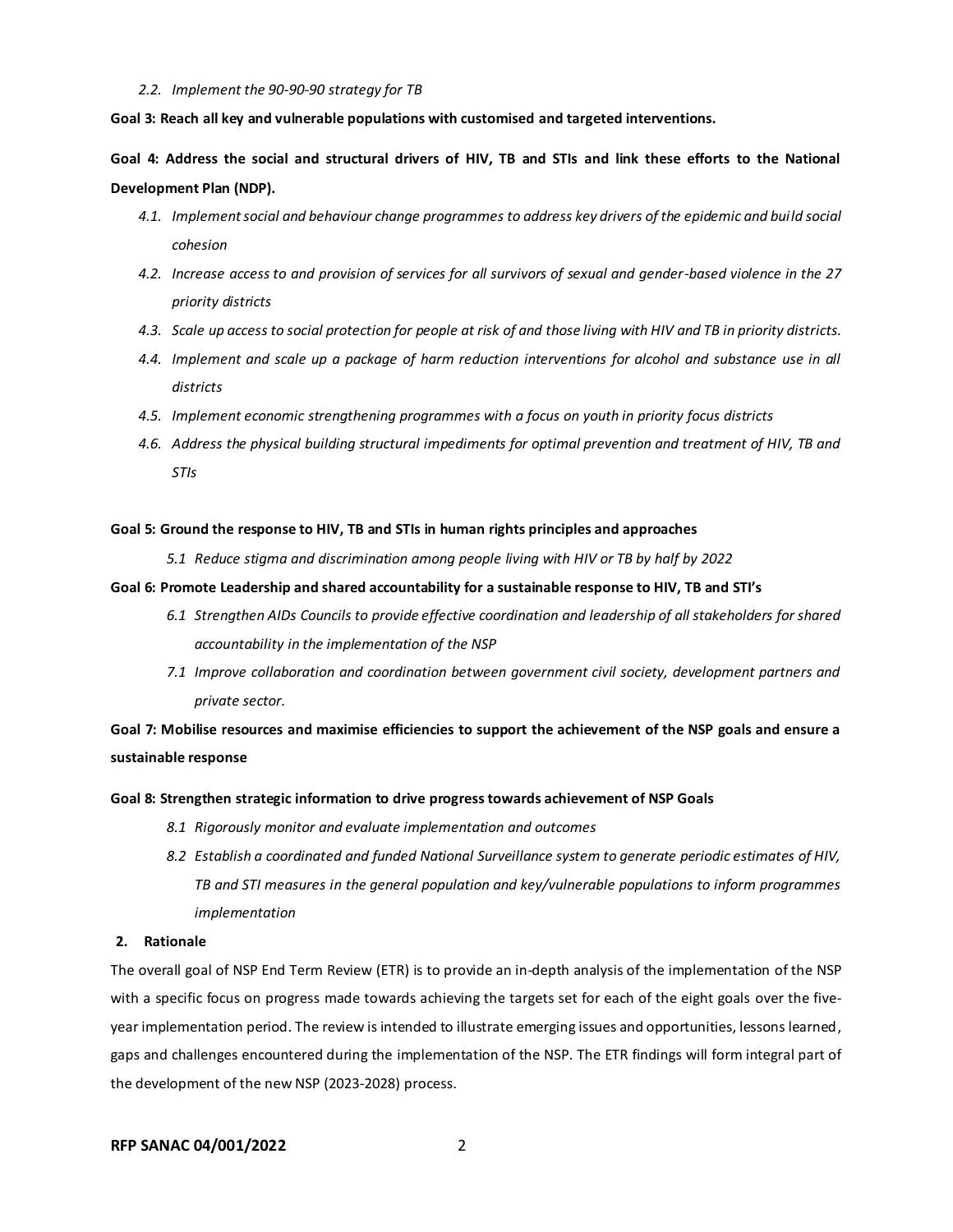#### **2.1 Scope of the End Term Review**

The objectives of the ETR are to:

- a) Assess the extent to which the NSP HIV, TB & STIs 2017-2022 has achieved its intended goals.
- b) Illustrate actual performance against set targets, including emerging trends over the five-year implementation period.
- c) Assess factors (in design, implementation, and others) that have contributed to or impeded the achievement of expected outcomes and outputs.
- d) Investigate and document the nature of the innovative, holistic, and scalable models applied by different stakeholders (What was the model? What was its unique proposition compared to other similar projects?).
- e) Assess and provide clear, practical and specific recommendations to improve identified impediments to the current NSP implentaion.
- f) Articulate best practices for possible replication of interventions and an improvement in the development of focused, clear and meaningful NSP goals and objectives.

#### **3. Methodology**

The evaluation will employ a Utilisation-Focused Evaluation (UFE) participatory approach to ensure that data can be sufficiently triangulated to deliver aggregate judgments and to allow project stakeholders learnings and ownership for project improvement in areas identified. This should be a mixed-methods study, including, literature review; quantitative data collection, interviews and focus groups discussions, as well as model and case study documentation*.*

#### **4. ETR Process**

The consultants will prepare an inception report and a work plan that will operationalize the Terms of Reference. The inception report will address the following elements: understanding of the ToRs, expectations of the review; consultants team's roles and responsibilities; any refinements and elaboration to review questions; methods – quantitative and qualitative data collection and case study, including possible constraints; outline of the final ETR report and evaluation matrix linking questions – methods – data sources and indicators. Consultation meetings on the draft report to be convened with to all SANAC stakeholders at different levels (National, Province, District).

#### **5. Final Deliverables**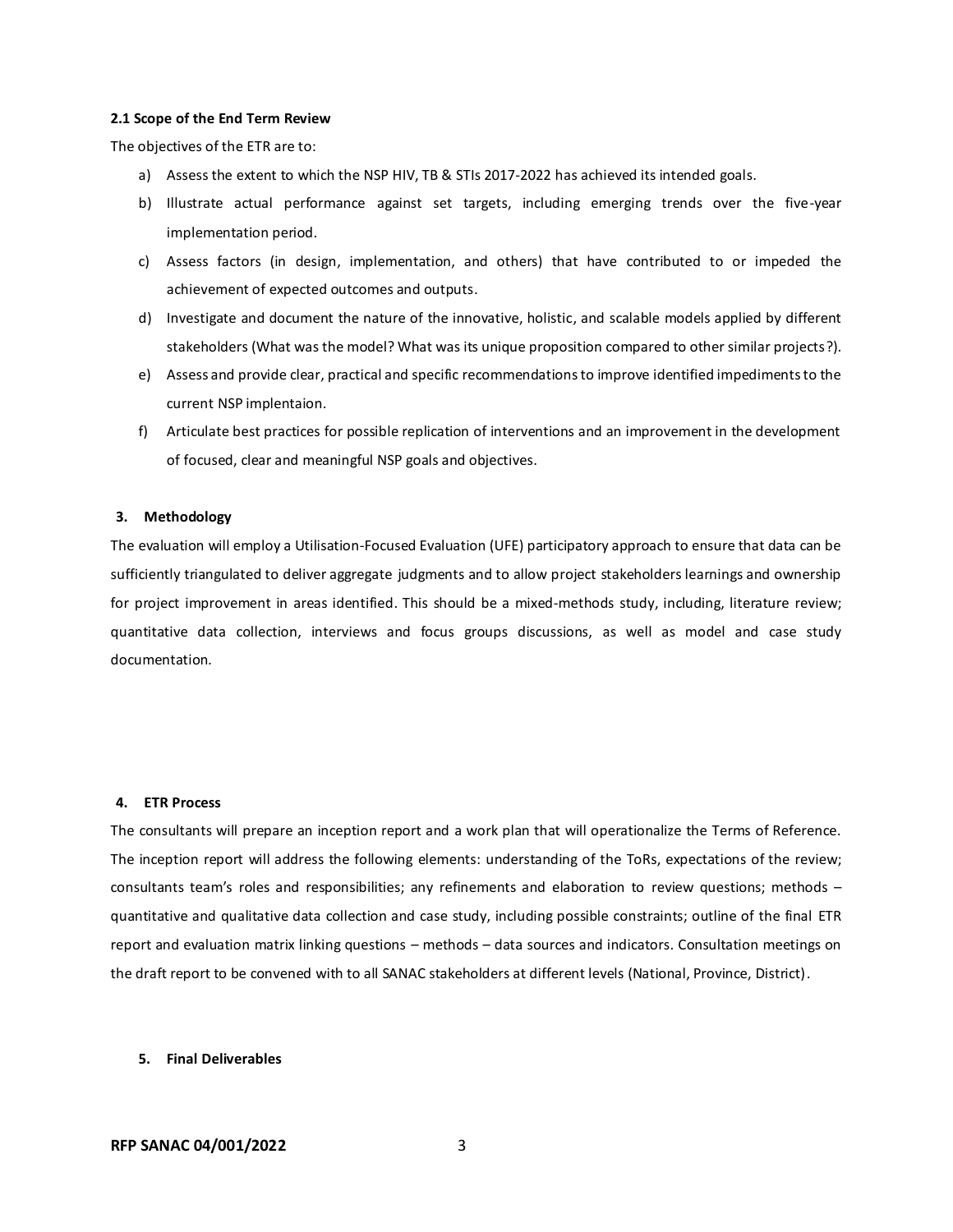The consultants will prepare the draft and final evaluation/feasibility reports that describe themethodology (briefly), findings, recommendations, and lessons. Summary infographic report for sharing with various users including highlevel stakeholders, as follows

- A soft copy of a Summary report with infographics
- A soft copy of the Final report designed and laid out with Infographics
- Endorsed final report

# **6. Reporting**

The consultants will report to the SANAC Strategic Information Manager on all issues related to the evaluation deliverables and feedback processes.

# **7. Consultant Requirements and Level of Effort**

Applicants must poses relevant evaluation and feasibility study expertise. Applicants must have at least a minimum of the following qualifications:

# **Experience and Qualifications:**

- Extensive knowledge of the South African multi-sectoral response including the NSP, Provincial Implementation Plans (PIPs) and Multi-Sectoral District Implementation Plans (MDIPs).
- Proven experience in conducting similar reviews and/or evaluations (previous experience in undertaking the End Term Review/Evaluations and similar reports will be an added advantage);
- A clear understanding of the SANAC structures at all levels.
- At least three years of experience working with SANAC and its structures at all levels.
- Demonstrated experience in HIV, TB and STIs prevention, treatment, care and support programming.
- Advanced university degree in Economics, Public Policy, Social Sciences, Public Health, Epidemiology and related technical field.
- Strong knowledge of the South African HIV, TB and STI epidemic and national response; the legislative, and policy environment including the National Strategic Plan on HIV, STIs and TB (2017-2022) and SANAC's mandate.
- Excellent analytical and writing skills in English; informed by technical content
- A minimum of 7- years experience in the development, and monitoring and evaluation of HIV, TB and STI programs.
- Willingness to travel to communities where the project operates and to conduct interviews, including focus group discussions.

Applications, to include CVs and cover letter outlining qualifications for the assignment and a proposal for the consultancy, together with a list of 2 professional references.

# **RFP SANAC 04/001/2022** 4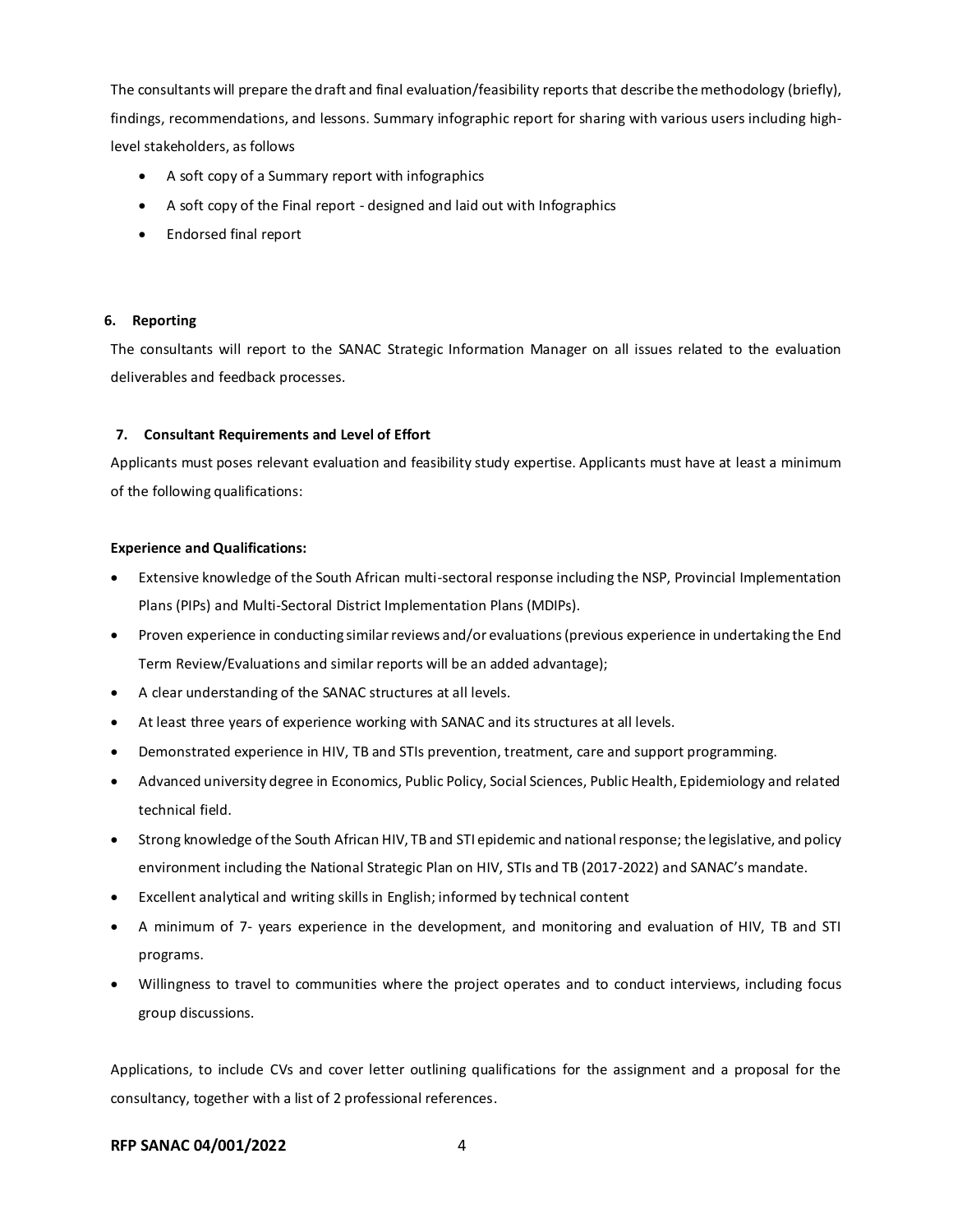# **8. Timelines**

The contract will be valid for a period of four(4) months from the date of signing of the contract

# **9. Proposal submission**

# **Proposals must include the following:**

# *A. Technical Proposal*

- A narrative proposal which includs the following sections:
	- a) Evaluation Methodology: Describe your overall approach and evaluation methodology including, and not limited to, evaluation questions, evaluation design, methodology, number of Key Informants Interviews (KII) and Focus Group Discusions (FGDs).
	- b) Specific Expertise: Describe your level of knowledge and expertise conducting evaluations with similar scope and thematic areas.
	- c) Key Personnel and Staffing: Describe the key personnel and clear division of tasks. Include CVs () of key personnel who would be part of the proposed plan.
	- d) Timeline: Include a detailed timeline of key activities and the number of days per activity.
	- e) Sample report: one sample evaluation report (published reports or unpublished reports approved by the respective clients) focusing on the same sector/theme.

# *B. Financial proposal*

• The financial proposal should include detailed budget line items inclusive of VAT, with unit and total costs, and including transport and accommodation. Taxes and insurances shall not be included as this will be the entire responsibility of the consultant.

# **10. Evaluation Criteria**

| <b>Functionality criteria:</b> |                                                                                                      | Weighting |
|--------------------------------|------------------------------------------------------------------------------------------------------|-----------|
|                                |                                                                                                      | factor:   |
| <b>Industry Experience</b>     |                                                                                                      | 30        |
|                                | The consultant must demonstrate a minimum of 7 years experience in Public Health, Epidemiology,      |           |
|                                | Development Studies, Economics, Public Policy, Social Sciences, and/or a related technical field and |           |
|                                | Monitoring and Evaluation of HIV, TB, any health or social development programmes or                 |           |
|                                | interventions                                                                                        |           |
|                                | Strong analytical skills and ability to synthesise and present findings, draw conclusions, make      |           |
|                                | pragmatic recommendations and prepare well-written reports on time.                                  |           |
|                                | A Organisation points: 10 points,                                                                    |           |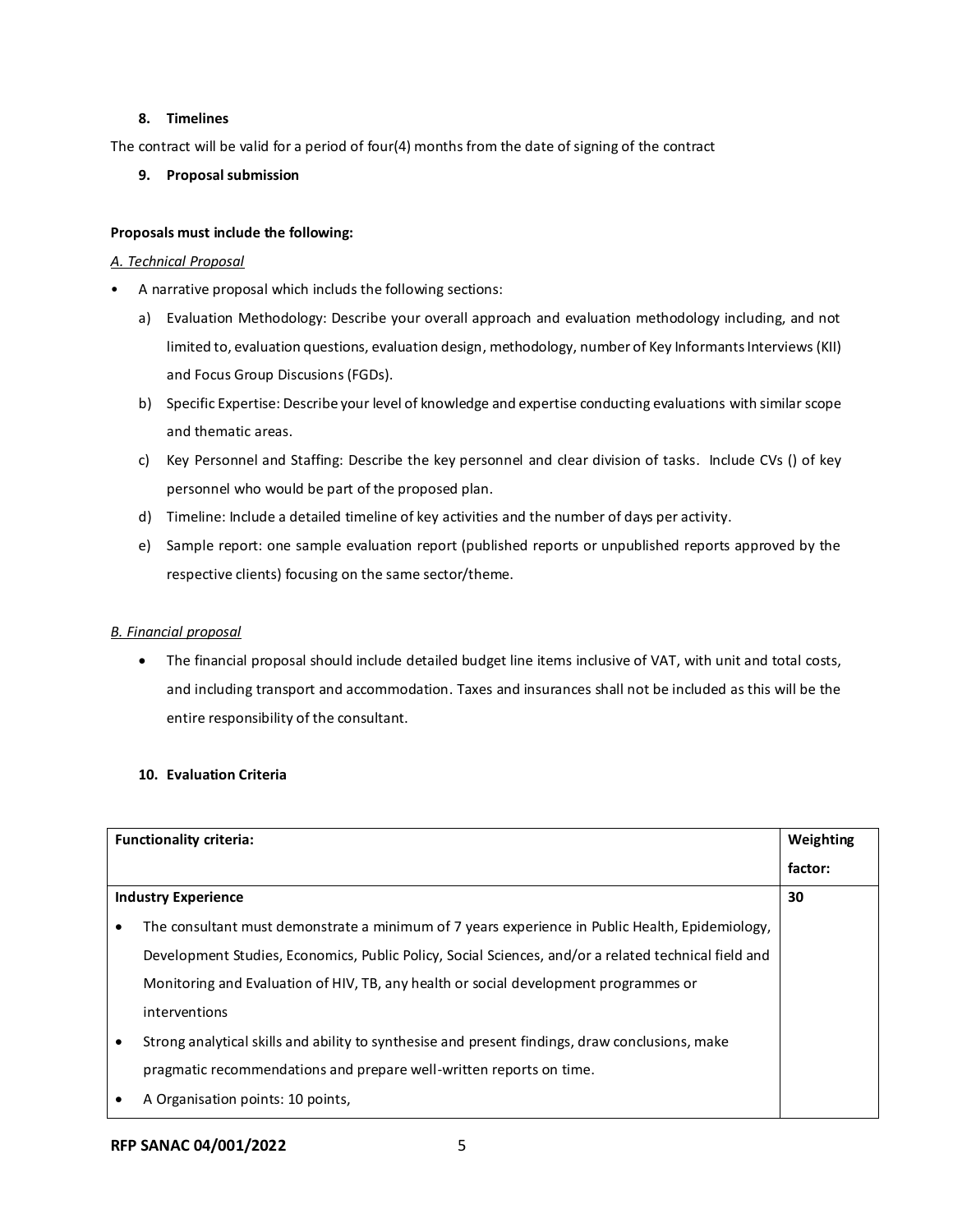| $0-7$ Years = 0 point                                                                                     |    |  |  |  |  |
|-----------------------------------------------------------------------------------------------------------|----|--|--|--|--|
| $7 - 10$ : = 7 points                                                                                     |    |  |  |  |  |
| 11-15: 10 points                                                                                          |    |  |  |  |  |
|                                                                                                           |    |  |  |  |  |
| B. Team Experience                                                                                        |    |  |  |  |  |
|                                                                                                           |    |  |  |  |  |
| 0-7 Years = 0 Points                                                                                      |    |  |  |  |  |
| $7-10$ Years = 15 Points                                                                                  |    |  |  |  |  |
| 11-15: 20 points                                                                                          |    |  |  |  |  |
|                                                                                                           |    |  |  |  |  |
| <b>Technical Proposal</b>                                                                                 | 50 |  |  |  |  |
| Demonstrate experience leading or conducting evaluations of HIV, TB and STI programmes or any             |    |  |  |  |  |
| other health or social development programmes/interventions.                                              |    |  |  |  |  |
| Knowledge of HIV, TB and STIs/ health or social development related programme management and<br>$\bullet$ |    |  |  |  |  |
| proven ability to provide strategic recommendations to key stakeholders.                                  |    |  |  |  |  |
| Strong knowledge of the South African HIV, TB and STI epidemic and national response; the<br>$\bullet$    |    |  |  |  |  |
| legislative, and policy environment including the National Strategic Plan on HIV, STIs and TB (2017-      |    |  |  |  |  |
| 2022) and SANAC's mandate.                                                                                |    |  |  |  |  |
| A clear outline of the proposed methodology.<br>$\bullet$                                                 |    |  |  |  |  |
| Demonstrated knowledge of the possible data sources for the ETR of the NSP.<br>$\bullet$                  |    |  |  |  |  |
| Allocation<br>Points                                                                                      |    |  |  |  |  |
| 0= No Proposal attached                                                                                   |    |  |  |  |  |
| 5 = Proposal not clear                                                                                    |    |  |  |  |  |
| 15= Methodology is poorly aligned to the scope of work, linked to outputs, human resource allocation      |    |  |  |  |  |
| to activities are outlined, actions are scheduled appropriately                                           |    |  |  |  |  |
| 30 = Methodology is adequately aligned to the scope of work, linked to outputs, human resource            |    |  |  |  |  |
| allocation to activities are outlined, actions are scheduled                                              |    |  |  |  |  |
| appropriately                                                                                             |    |  |  |  |  |
| 40= Methodology is well aligned to the scope of work,                                                     |    |  |  |  |  |
| linked to outputs, human resource allocation to activities are outlined, actions are scheduled            |    |  |  |  |  |